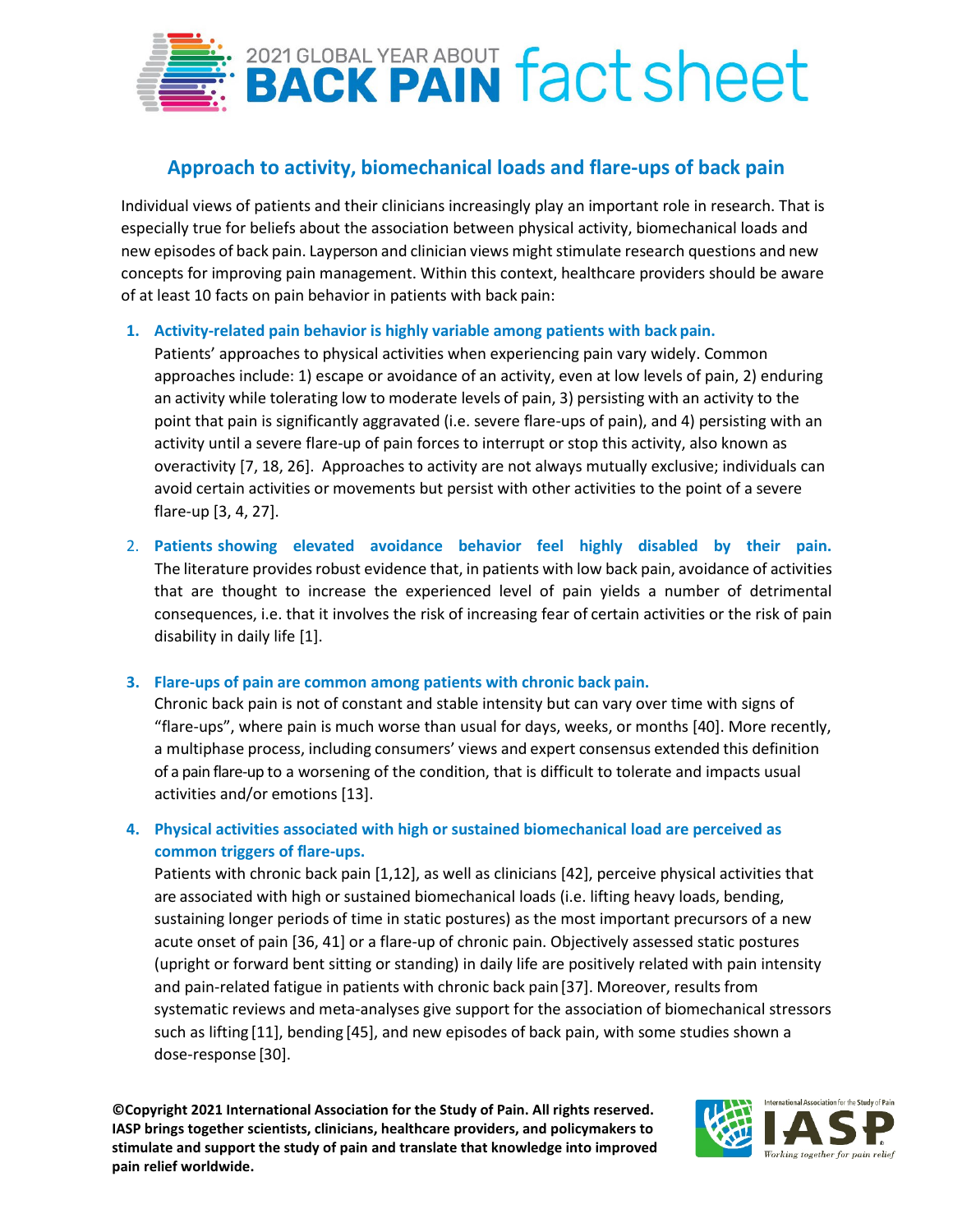**5. Research suggests a time delay between engaging in physical activity and a flare-up of pain.** An individual's perception of an association of biomechanical triggers and a flare-up of pain can be hampered by a delay that exists between biomechanical loadings and an exacerbation of pain. Preliminary studies have shown that dysfunctional physical activities can be followed by a flareup of pain with a delay of 30 minutes up to hours [20, 32, 36].

#### **6. Pain persistence and overactivity are common behavioral responses to LBP.**

Besides avoidance, persistence in an activity despite severe levels of pain is a common behavioral response to musculoskeletal and back pain [1, 9, 14, 17, 19, 22, 25, 27, 29, 31, 33, 34, 39]. Most studies assessed self-reported frequency of persistence behavior, using questionnaires, such as the Avoidance-Endurance Questionnaire AEQ[25], the 9-item Avoidance-Endurance Fast Screen (AEFS)[47], or the Patterns of Activity Measure-Pain POAM-P [8]. Different terms such as pain persistence [17, 25, 27, 39], overdoing [9, 34], task persistence [31] or pain-related endurance [25, 27] have been used to denote persisting with activities in spite of severe pain. In contrast, the terms overactivity [3, 7] or excessive persistence [31] refer to a process of pain persistence that was only halted by an intolerable intensity of pain and a subsequent phase of functional incapacity [28]. The Overactivity in Persistent Pain Assessment (OPPA) is a self-report measure to assess not only persistence despite pain but also the subsequent phase of physical inactivity [46].

## **7. While adaptivity of pure frequency of pain persistence is inconclusive, habitual overactivity has been associated with worse outcomes.**

The term pain persistence behavior that merely refers to the frequency or severity of occurrence displays low or zero linear correlations with pain intensity and inconsistent results with positive or negative relations to pain disability.<sup>1,14,25,33</sup> Negative associations with low to moderate effect sizes were shown for pain persistence and psychological distress, such as depression, anxiety, pain catastrophizing or fear of movement.<sup>1,25,33,39</sup> In contrast, measures that include aspects of the process of overactivity, which is followed by an interruption of an activity due to intolerable pain revealed positive associations with disability or psychological distress.<sup>7,10,31,46</sup>

## **8. Research has revealed valuable insights into complex patterns of cognitive-affective and behavioral responses to pain.**

Inspecting more complex individual patterns of cognitive, affective and behavioral pain responses instead of the frequency of pain persistence, provide more insight into physical and psychological adaption. For example, patients showing a pattern of distress-endurance pain responses (DER) with negative mood, elevated thought suppression and pain persistence behavior reported significantly higher pain intensity, disability and poorer psychological functioning than those patients with an adaptive response pattern (AR, i.e. with low persistence, low thought suppression and low negative mood) [22, 27, 43]. Despite higher pain and disability, DER patients have been shown to display a significantly higher number of static postures, assessed objectively with a tri-axial accelerometer advice, compared to AR patients [24, 37]. Conversely, patients with an eustress-endurance pattern (EER) with high pain persistence behavior, positive mood despite pain and elevated cognitive distraction from pain displayed higher pain intensity scores than AR patients, but comparably low disability and positive psychological function. Pain cognitions and affective responses seem to determine whether pain persistence is positive or negatively related

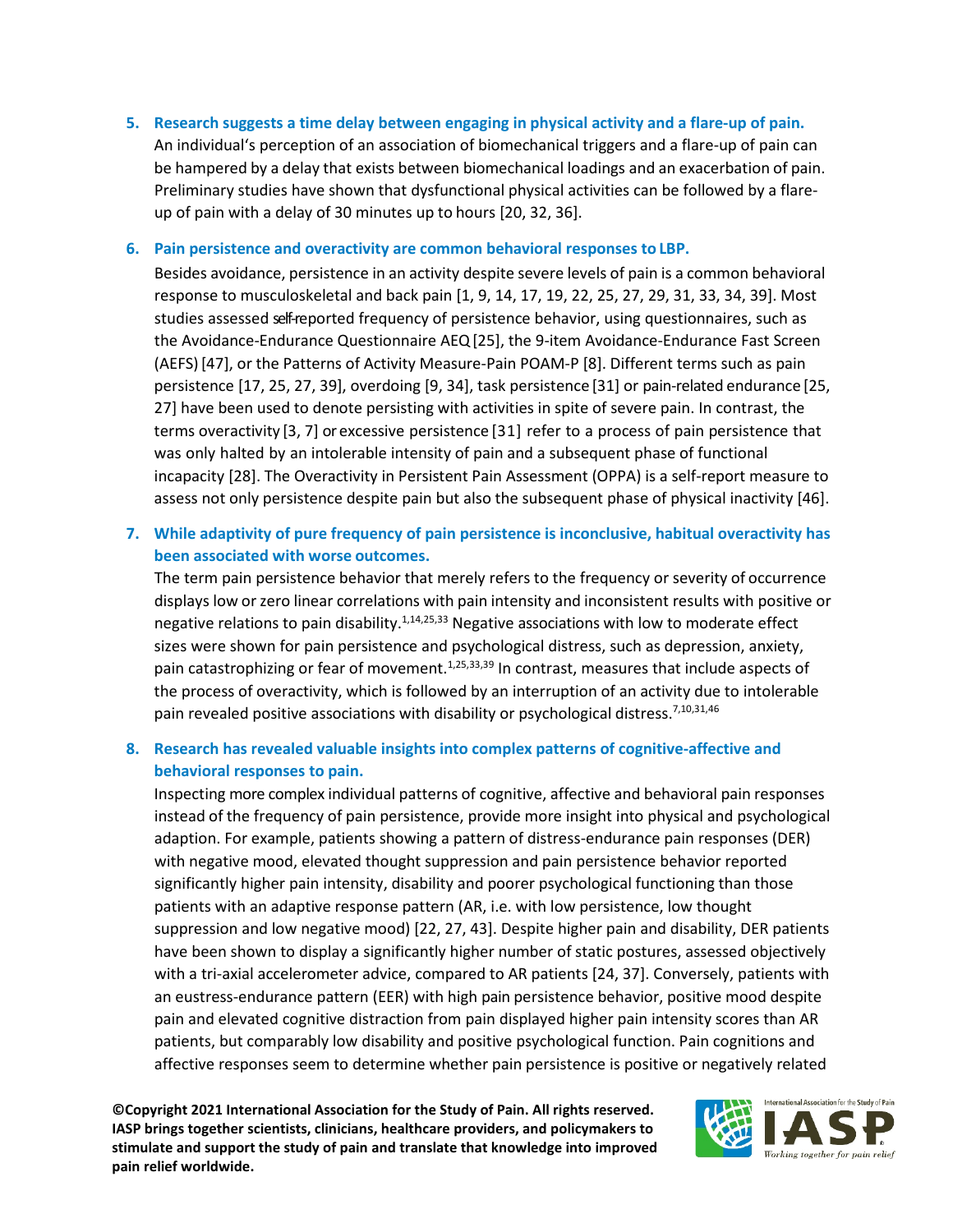to disability and poor psychological functioning. The existence of two different pain persistence groups (similar to DER and EER) besides patients with a fear-avoidance (FAR, high fear of pain or injury, high avoidance behavior) or an adaptive pattern are described in a number of studies [8, 17, 29, 34, 37, 38, 47, 48].

## **9. Neurobehavioral consequences of different approaches to physical activity requires further research.**

The Avoidance-Endurance model (AEM) of pain conceptualizes possible neurobehavioral mechanisms suggesting that, due to extreme pain persistence behavior, these patients are prone to physical overuse/overload and the induction of early muscle fatigue, reduced blood/ oxygen supply, small and repetitive damages of soft tissues, such as muscles, ligaments, and tendons [26, 28]. Conversely, patients with an elevated FAR pattern run the risk of physical deconditioning, including negative changes in muscular, motor, cardio-respiratory and metabolic aspects of physical fitness [44]. Research that addresses adaptations in the motor control system due to pain persistence and overactivity is currently at the stage of hypotheses, however a number of physiological mechanisms have been outlined suggesting promising perspectives for future studies [28].

## **10. Flexible and self-determined pacing behavior might be an adaptive response to pain but more research is needed.**

Activity pacing refers to regulating activity levels and/or rate in the service of an adaptive goal [35]. Activity pacing is a key self-management strategy taught in pain management programs across the globe where individuals are taught to break up and reschedule pain provoking activities by taking short rest breaks or alternating activities/postures [6]. Outcome studies evaluating the effectiveness of pacing as an intervention are however sparse with inconsistent findings observed.<sup>21</sup> Qualitative data has highlighted the potential value of activity pacing as a treatment strategy<sup>4</sup> and activity patterns consistent with the effective use of activity pacing strategies have been associated with better outcomes in some studies. For example, patients with an adaptive pain response pattern (suggestive of an effective pacing pattern[26]) showed the lowest pain intensity and disability scores[27, 29, 43] and lower depression than patients with an avoidance or persistence pattern [9, 27, 29]. In contrast, research on the linear association between frequency of pacing behavior and pain, disability or psychological function have yielded highly inconsistent results [1, 9, 10, 14, 15, 16, 31]. Further research on the effectiveness of activity pacing as a treatment strategy and exploring activity patterns consistent with the effective use of pacing strategies is warranted.

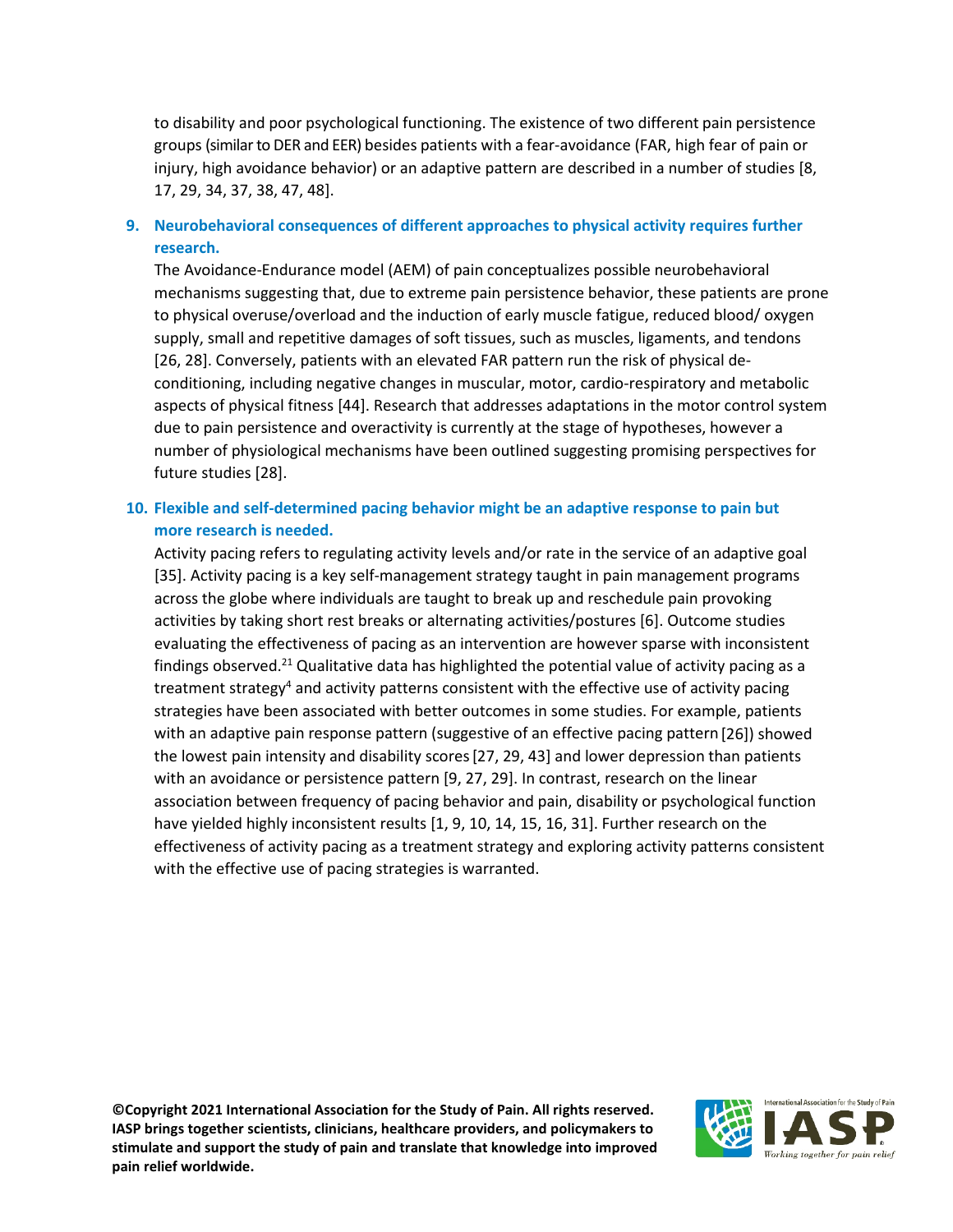#### **REFERENCES**

[1] Andrews NE, Strong J, Meredith, PJ. Activity pacing, avoidance, endurance, and associations with patient functioning in chronic pain: A systematic review and meta-analysis. Arch Phys Med Rehabil 2012; 93: 2109–2121.

[2] Andrews NE, Strong J, Meredith PJ, D'Arrigo RG. Association between physical activity and sleep in adults with chronic pain: A momentary, within-person perspective. Phys Ther 2014; 94:499–510.

[3] Andrews NE, Strong J, Meredith PJ. Overactivity in chronic pain: Is it a valid construct? Pain 2015; 156: 1991–2000.

[4] Andrews NE, Strong J, Meredith PJ, Gordon K, Bagraith, K. "It's very hard to change yourself": an exploration of overactivity in people with chronic pain using an interpretative phenomenological analysis. Pain 2015; 156 (7): 1215-1231.

[5] Andrews NE, Strong J, Meredith PJ, Fleming, JA. The relationship between overactivity and opioid use in chronic pain: A 5 day observational study. Pain 2016; 157: 466–474.

[6] Andrews NE, Deen M. Defining activity pacing: isit time to jump off the merry-go-round?. J Pain 2016; 17 (12); 1359-1362. [7] Andrews NE, Chien C-W, Ireland D, Varnfield M. Overactivity assessment in chronic pain: the development and psychometric evaluation of a multifaceted self-report assessment. Eur J Pain 2020; epub ahead of print. https://doi: 10.002/ejp.1664 [8] Cane DB, Nielson WR, McCarthy M, Mazmanian D. Pain-related activity patterns: measurement, interrelationships, and associations with psychosocial functioning. Clin J Pain 2013;29:435–442.

[9] Cane D, Nielson WR, Mazmanian D. Patterns of pain-related activity: replicability, treatment-related changes, and relationship to functioning. Pain 2018;159:2522–2529.

[10] Cane D, Mazmanian D. Development and Initial evaluation of the Patterns of Activity Measure-Pain Short Form. Clin J Pain 2020;36:675-682.

[11] Coenen P, Gouttebarge V, Van der Burght ASAM, Van Dieen JH, Frings-Dresen MHW, Van der Beek AJ, Burdorf A. The effect of lifting during work on low back pain: a health impact assessment based on a meta-analysis. Occup Environ Med 2014;71:871–877 [12] Costa N, Hodges PW, Ferreira ML, Makovey J, Setchell J. What Triggers an LBP Flare? A Content Analysis of Individuals' Perspectives. Pain Med 2020;21:13-20

[13] Costa N, Ferreira ML, Setchell J, Makovey J, Dekroo T, MChir AD, Diwan A, Koes B, Natvig B, Vocenzino B, Hunter D, Roseen E, Rasmussen-Barr, Guillemin F, Hartvigsen J, Bennell K, Costa L, Macedo L, Pinheiro M, Underwood M, Van Tulder M, Johansson M, Enthoven P, Kent P, O'Sullivan P, Suri P, Genevay S, Hodges PW. A definition of flare in low back pain (LBP): A multiphase process involving perspectives of individuals with LBP and expert consensus. J Pain acc paper [https://doi.org/10.1016/j.jpain.2019.03.009](https://doi.org/10.1016/j.jpain.2019.03.009%2011)

[14] Esteve R, Ramirez-Maestre ML, Peters ER, SerranoIbanez GT, Ruiz-Parraga GT, Lopez-Martinez AE. Development and initial validation ofthe activity patternsscale in patients with chronic pain. J Pain 2016;17:451– 461, 2016.

[15] Esteve R, Lopez-Martinez AE, Peters ML, Serrano-Ibanez ER, RuizParraga GT, Gonzalez-Gomez H, Ramirez- Maestre C. Activity pattern profiles: relationship with affect, daily functioning, impairment, and variables related to life goals. J Pain 2017;18:546–55.

[16] Esteve R, Lopez-Martinez AE, Peters ML, Serrano-Ibanez ER, Ruiz-Parraga GT, Ramirez-Maestre C. Optimism, positive and negative affect, and goals adjustment strategies: their relationship to activity patterns in patients with chronic musculoskeletal pain. Pain Res Manage 2018;Article ID 6291719 <https://doi.org/10.1155/2018/6291719>

[17] Fehrmann E, Tuechler K, Kienbacher T, et al. Comparisons in muscle function and training rehabilitation outcomes between avoidance-endurance model-subgroups. Clin J Pain 2017;33:912–920.

[18] Fordyce WE. Behavioral Methods for Chronic Pain and Illness. St. Louis, MO: Mosby, 1976.

[19] Gajsar H, Titze C, Levenig C, Kellmann M, Heidari J, Kleinert J, Rusu AC, Hasenbring MI. Psychological pain responses in athletes and non-athletes with low back pain Avoidance and endurance matter. Eur J Pain 2019;23: 1649-1662.

[20] Geisser ME, Robinson ME, Richardson C. A time series analysis of the relationship between ambulatory EMG, pain, and stress in chronic low back pain. Biofeedback Self Regul 1995;20:339–355.

[21] Guy, L., C. McKinstry, and C. Bruce, Effectiveness of Pacing as a Learned Strategy for People With Chronic Pain: A Systematic Review. The American Journal Of Occupational Therapy, 2019. **73**(3): p. 7303205060p1- 7303205060p10. [22] Hasenbring M. Endurance strategies-a neglected phenomenon in the research and therapy of chronic pain? Schmerz 1993;7:304–313.

[23] Hasenbring M, Ulrich HW, Hartmann M, Soyka D. The efficacy of a risk factorbased cognitive behavioral intervention and electromyographic biofeedback in patients with acute sciatic pain. An attempt to prevent chronicity. Spine (Phila Pa 1976) 1999;24:2525–35.

[24] Hasenbring MI, Plaas H, Fischbein B, Willburger R. The relationship between activity and pain in patients 6 months after lumbar disc surgery: do painrelated coping modes act as moderator variables? Eur J Pain 2006;10:701–9.

[25] Hasenbring MI, Hallner D, Rusu AC. Fear-avoidance- and endurance-related responses to pain: development and validation of the Avoidance-Endurance Questionnaire (AEQ). Eur J Pain 2009;13:620–8.

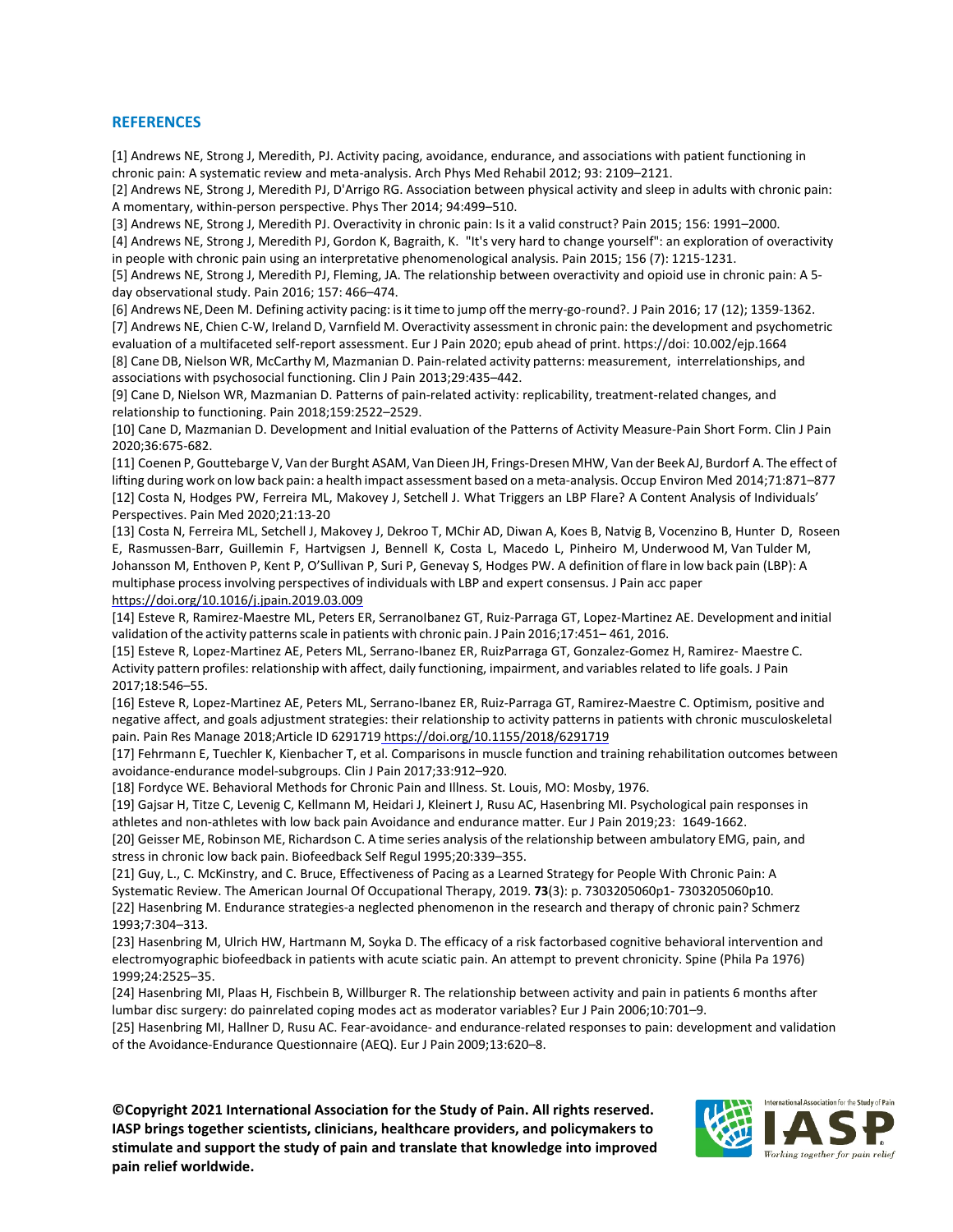[26] Hasenbring MI, Verbunt JA. Fear-avoidance and endurance-related responses to pain: new models of behavior and their consequences for clinical practice. Clin J Pain 2010;26:747–53.

[27] Hasenbring MI, Hallner D, Klasen B, et al. Pain-related avoidance versus endurance in primary care patients with subacute back pain: psychological characteristics and outcome at a 6-month follow-up. Pain 2012;153:211– 217.

[28] Hasenbring MI, Andrews NE, Ebenbichler G. Overactivity in chronic pain, the role of pain-related endurance and neuromuscular activity. Clin J Pain 2020;36:162-171.

[29] Huijnen IPJ, Verbunt JA, Peters ML, Smeets RJEM, Kindermanns HPJ, Roelofs J, Goosens M, Seelen HAM. Differences in activity-related behaviour among patients with chronic low back pain. Eur J Pain 2011;15:748–55.

[30] Jansen JP, Morgenstern H, Burdorf A. Dose-response relations between occupational exposures to physical and psychosocial factors and the risk of low back pain. Occup Environ Med2004;61:972–979.

[31] Kindermans HPJ, RoelofsJ, Goossens MEJB, et al. Activity patternsin chronic pain: underlying dimensions and associations with disability and depressed mood. J Pain. 2011;12:1049–1058.

[32] Liszka-Hackzell JJ, Martin DP. An analysis of the relationship between activity and pain in chronic and acute low back pain. Anesth Analg 2004;99:477–481.

[33] Luthi F, Vuistiner P, Favre C, et al. Avoidance, pacing, or persistence in multidisciplinary functional rehabilitation for chronic musculoskeletal pain: an observational study with cross-sectional and longitudinal analyses. PLoS One. 2018;13: e0203329. [34] McCracken LM, Samuel VM. The role of avoidance, pacing, and other activity patterns in chronic pain. Pain 2007;130:119– 125.

[35] Nielson WR, Jensen MP, Karsdorp PA, Vlaeyen JW. (2013). Activity pacing in chronic pain: concepts, evidence, and future directions. Clin J Pain, 29, pp. 461-468.

[36] Parreira Pdo C, Maher CG, Latimer J, et al. Can patients identify what triggers their back pain? Secondary analysis of a casecrossover study. Pain 2015;156(10):1913–1919.

[37] Plaas H, Sudhaus S, Willburger R, et al. Physical activity and low back pain: the role of subgroups based on the avoidanceendurance model. Disabil Rehabil 2014;36:749–755.

[38] Scholich SL, Hallner D, Wittenberg RH, et al. Pilot study on pain response patterns in chronic low back pain. The influence of pain response patterns on quality of life, pain intensity and disability. Schmerz. 2011;25:184– 190.

[39] Scholich, S. L., Hallner, D., Wittenberg, R. H., Hasenbring, M. I., & Rusu, A. C. (2012). The relationship between pain, disability, quality of life and cognitive-behavioural factorsin chronic back pain. Disability and Rehabilitation 2012; 34:1993–2000.

[40] Suri P, Saunders KW, Von Korff M. Prevalence and characteristics of flare-ups of chronic nonspecific back pain in primary care: A telephone survey. Clin J Pain 2012;28(7):573–80.

[41] Steffens D, Ferreira ML, Latimer J, et al. What triggers an episode of acute low back pain? A casecrossover study. Arthritis Care Res 2015;67 (3):403–10.

[42] Stevens ML, Steffens D, Ferreira ML, Latimer J, Blyth F, Maher CG. Patients' and physiotherapists' views on triggers for low back pain. Spine 2016;41:E218–E224

[43] Titze C, Fett D, Trompeter K, Platen P, Gajsar H, Hasenbring MI. Psychosocial subgroups in high-performance- athletes with low back pain: eustress-endurance is most frequent, distress-endurance most problematic! Scand J Pain 2020 <https://doi.org/10.1515/sjpain-2020-0053>

[44] Verbunt JA, Seelen HA, Vlaeyen JW, et al. Disuse and deconditioning in chronic low back pain: concepts and hypotheses on contributing mechanisms. Eur J Pain 2003;7:9–21.

[45] Wai, E.K., Roffey, D.M., Bishop, P., Kwon, B.K., Dagenais, S., 2010. Causal assessment of occupational bending or twisting and low back pain: results of a systematic review. Spine J. 10, 76-88.

[46] Andrews NE, Chien CW, Ireland D, Varnfield M. Overactivity assessment in chronic pain: The development and psychometric evaluation of a multifaceted self-report assessment. Eur J Pain 2021;25:225–242.

[47] Wolff, SV, Willburger R., Hallner D, Rusu AC, Rusche H, Schulte T, Hasenbring MI. [Avoidance-endurance fast screening \(AE-](https://apps.webofknowledge.com/full_record.do?product=UA&search_mode=GeneralSearch&qid=7&SID=D23pbY8d6FoCLIDlHrP&page=1&doc=6)[FS\). Content and predictive validity of a 9-item screening instrument for patients with unspecific subacute low back pain.](https://apps.webofknowledge.com/full_record.do?product=UA&search_mode=GeneralSearch&qid=7&SID=D23pbY8d6FoCLIDlHrP&page=1&doc=6)  Schmerz 2020; 34:S1-S7.

[48] Titze C, Hasenbring MI, Kristensen L, Bendix L, Vaegter HB. Patterns of approach to activity in 851 patients with severe chronic pain: translation and preliminary validation of the 9-item Avoidance-Endurance Fast-Screen (AEFS) into Danish. Clin J Pain 2021 DOI:10.1097/AJP.0000000000000912